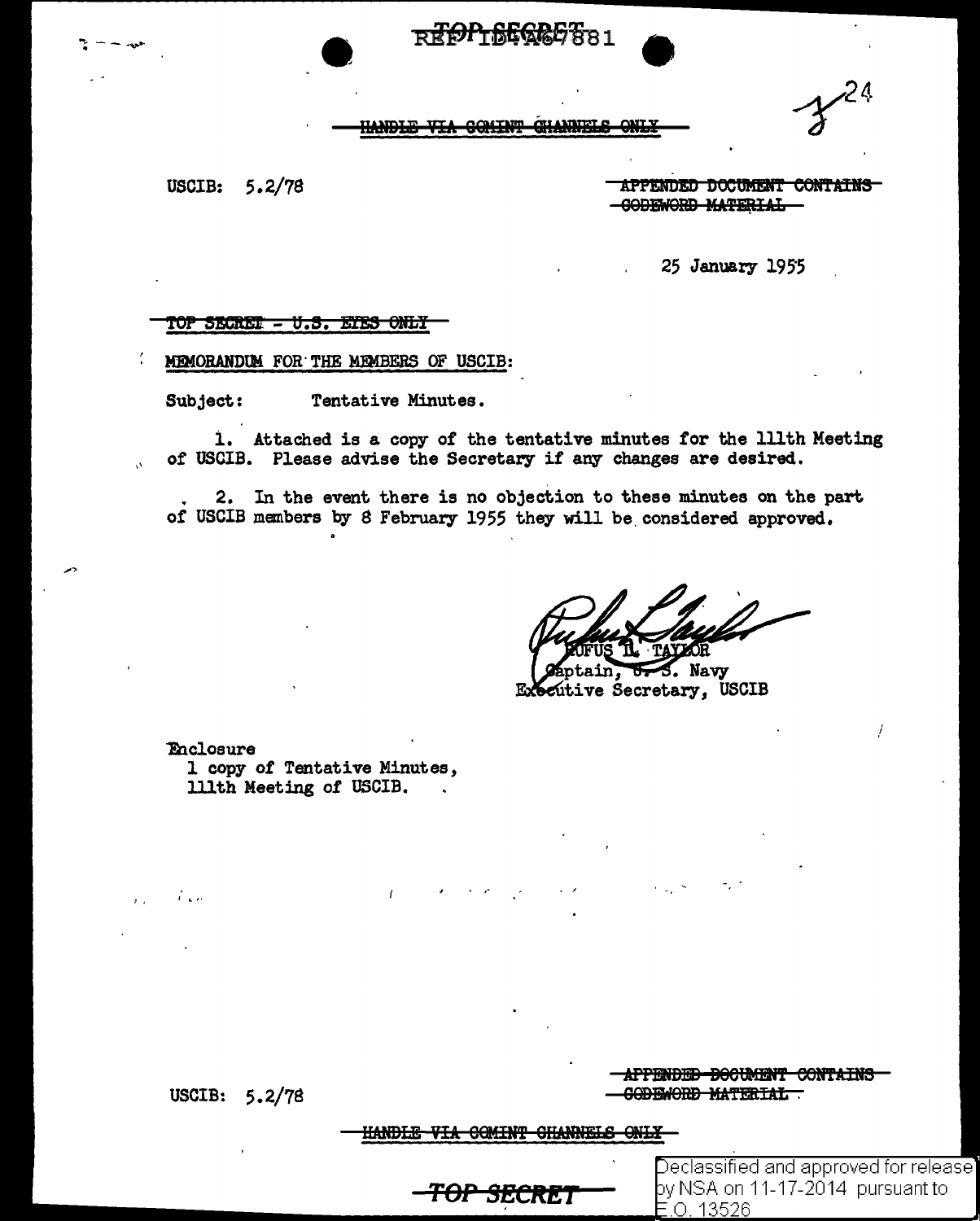



SONFIDENTIAL - U.S. BYBS ONLY

#### ONE HUNDRED ELEVENTH MEETING

#### OF THE

#### UNITED STATES COMMUNICATIONS INTELLIGENCE BOARD

## Mr. Allen W. Dulles, Chairman

PRESENT:

| STATE:               | Mr. Fisher Howe<br>(for Mr. W. Park Armstrong, Jr.)                                           |
|----------------------|-----------------------------------------------------------------------------------------------|
| DEFENSE:             | Mr. William H. Godel<br>(for General Graves B. Erskine, USMC (Ret.))                          |
| <u>FBI:</u>          | Mr. S. Drake Ellis<br>(for Mr. L. V. Boardman)                                                |
| <b>NSA:</b>          | Lt. General Ralph J. Canine, USA                                                              |
| ARMY:                | Major General Robert A. Schow<br>(for Major General Arthur G. Trudeau)                        |
| NAVY:                | Rear Admiral Carl F. Espe                                                                     |
| AIR FORCE:           | Major General John A. Samford                                                                 |
| CLA:                 | Mr. Huntington D. Sheldon                                                                     |
| EXECUTIVE SECRETARY: | Captain Rufus L. Taylor, USN                                                                  |
| <b>SECRETARIAT:</b>  | Mr. Hamill D. Jones<br>Mrs. Daphne O. Tucker                                                  |
| ALSO PRESENT:        |                                                                                               |
| STATE:               | Mr. T. Achilles Polyzoides<br>Mr. Robert F. Packard                                           |
| DEFENSE:             | Mr. Robert E. Drake                                                                           |
| NSA:                 | Major General John B. Ackerman, USAF<br>Captain Dwight M. Agnew, USN<br>Mr. Benson K. Buffham |

<del>CONFIDENTIAL -</del>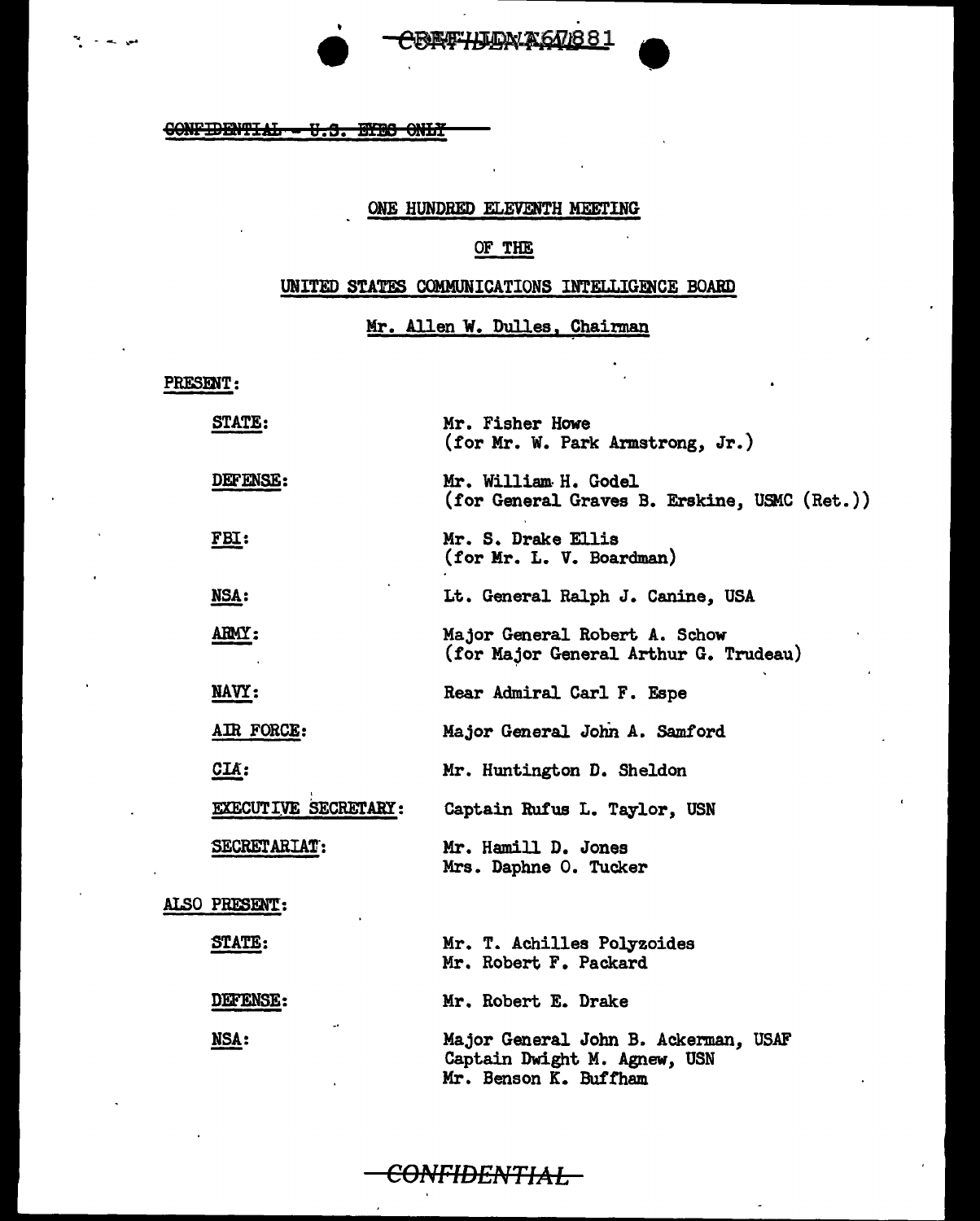•

#### <del>ont to my "AT.</del> <del>u.s. mrs ow</del>

| <b>ARMY :</b>              | Brigadier General S. B. Mason<br>Lt. Colonel Richard Leffers<br>Mr. John F. O'Gara                        |
|----------------------------|-----------------------------------------------------------------------------------------------------------|
| <b>NAVY:</b>               | Captain William H. McCormick<br>Commander William F. Bringle                                              |
| <b>AIR FORCE:</b>          | Lt. Colonel Frank J. Harrold, Jr.<br>Captain Allen T. Miller                                              |
| <b>CIA:</b>                | OGA<br>Mr. Frank B. Rowlett                                                                               |
| <b>COMMITTEE CHAIRMEN:</b> | Lt. Colonel Henry C. Simmons, USAF<br>(Intelligence)<br>Major William R. Culmer, USA<br><b>(Security)</b> |

The lllth Meeting of the United States Communications Intelligence Board was held in the Projection Room, Administration Building, Central Intelligence Agency, at 1430, Friday, 14 January 1955.

#### INTRODUCTORY DISCUSSION

Captain Taylor informed the Chairman of a request by General Samford that a change in regular meeting time be considered.

The members discussed this subject and agreed to change the regular meeting time from 1430 to 1030. The regular meeting date, i.e., the second Friday or each month, was retained.

-

- 2 -

## <del>CONFIDENTIAL</del>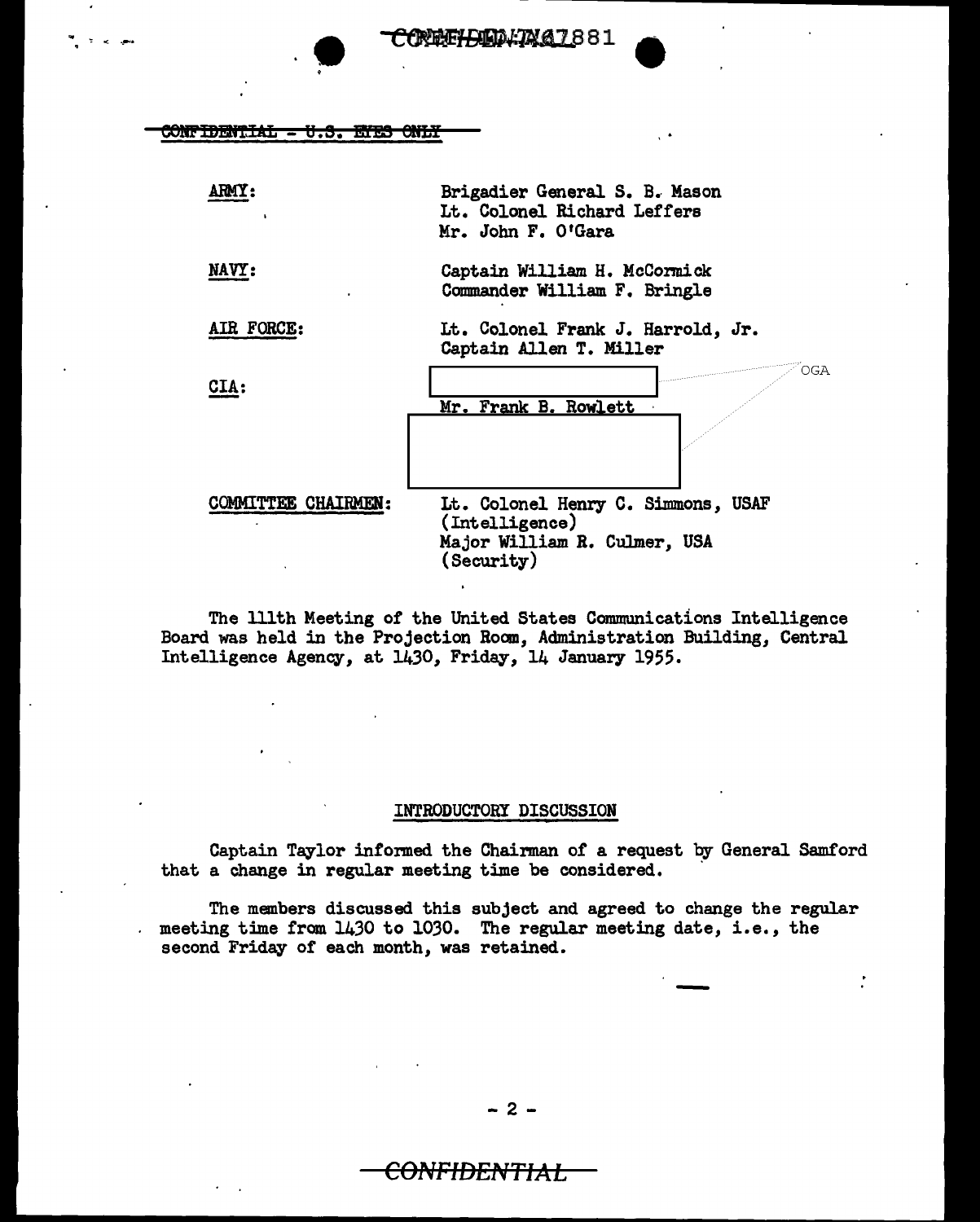

# 112TH USCIB MEETING

Item 1

APPROVAL OF FINAL MINUTES

1. NSA approved the minutes of the 111th Meeting without change.

2. It is recommended that the final version of these minutes be approved.